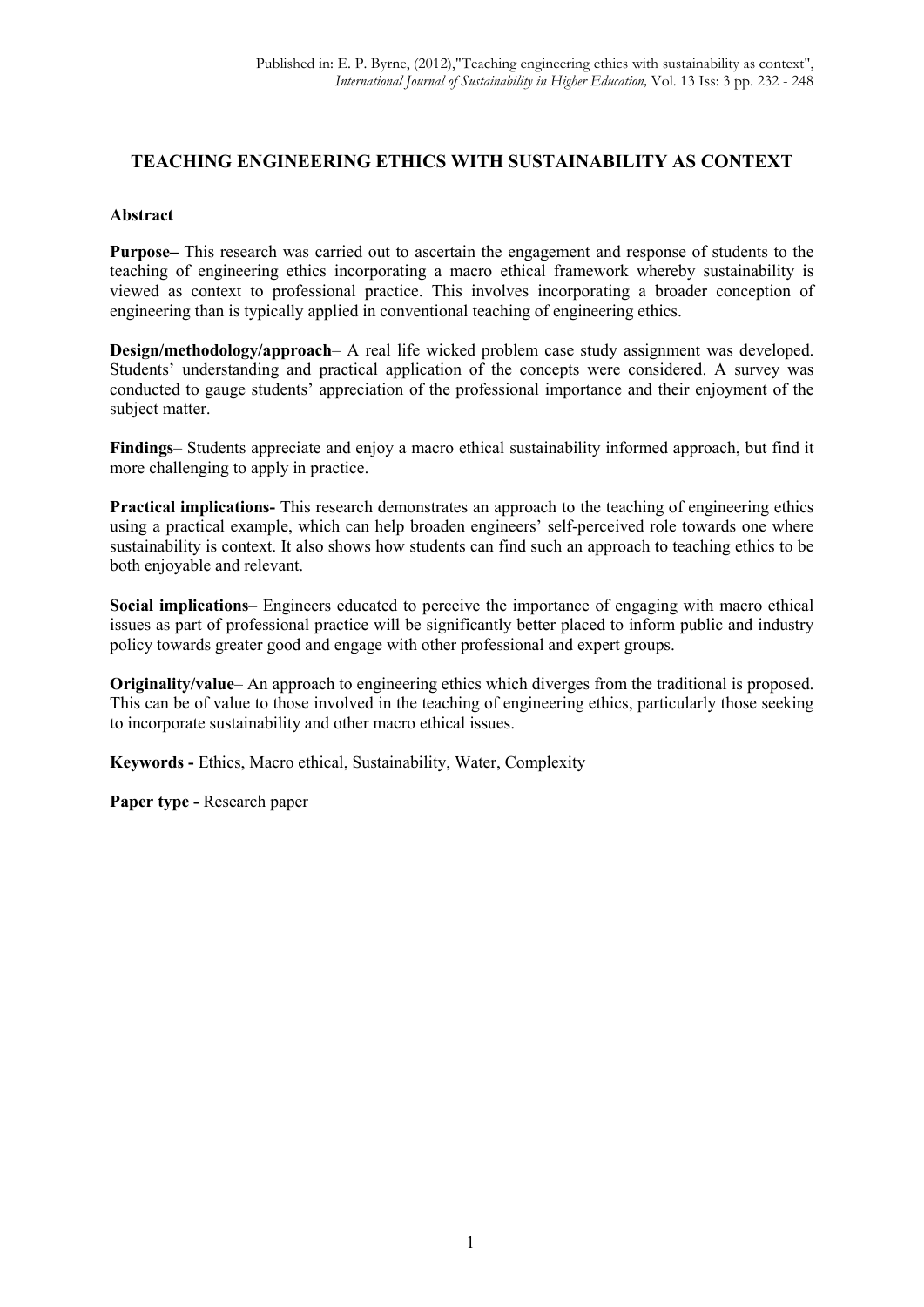## **1. Teaching engineering ethics – current practice**

Most professional engineering codes of ethics require that engineers shall understand and promote the principles of sustainability and/or sustainable development and have due regard for their environmental, social and economic obligations. However the ethical obligations towards sustainability are incorporated into the teaching of engineering ethics in very few programmes.

The typical means of teaching engineering ethics in professional programmes reflects the values and perceptions of both engineers and engineering educators. Engineering is typically regarded as somehow a 'value free' profession (Bucciarelli, 2010) which seeks to establish 'objective' criteria in making decisions and solving problems, including ethical ones. In this context, ethics is taught through the individualistic object world of the engineering profession (Bucciarelli, 2008) where the broader context is ignored (Conlon and Zandvoort, 2010). The teaching of ethics therefore reflects this though case studies which focus on micro ethical issues where students are encouraged to role play and reconcile ethical dilemmas involving individual actors. Such case studies encourage students *"to express ethical opinions, ..to identify ethical issues and formulate and effectively justify decisions"* (Herkert, 2000) which are considered to result in 'correct' or 'optimal' outcomes. Context, complexity and a transdisciplinary approach tend to lose out to objective reality in such scenarios. Other characteristics of this approach include a framework based on professional codes of ethics and an assumption that win–win solutions always exist and can be implemented by individual engineers (Conlon and Zandvoort, 2010). The interplay between the individual and the organization is sometimes examined in this context, but rarely is the broader super-organisational world of public policy, society, governance or the greater good invoked. Such considerations are considered to be without the remit of the engineer. Nevertheless, the UK Teaching of Engineering Ethics Group (RAE/EPC, 2004) has suggested:

*"A typical perception that engineers 'do engineering' whilst others have the prime concern with the implications is erroneous and based on an overly-narrow view of the role of the professional engineer often held by engineers as well as by others"* 

However, the traditional narrow view persists. Herkert (2000) has pointed to *"the traditional preoccupation of engineering ethics with specific moral dilemmas confronting individuals"* in American engineering ethics education. Zandvoort (2007) reports that engineering ethics textbooks are inadequate in preparing students for what he calls the *"necessary knowledge for social responsibility"*. Perhaps in this context it is hardly surprising to learn that US engineering graduates are *"more likely than any other major to graduate believing that the chief benefit of college is to increase their earnings potential, that individuals cannot change society, and that it is not important to develop a meaningful philosophy of life"* (Asrin, 1993). This approach contrasts with the idealistic outlook and intrinsic values that *incoming* students invariably hold: a UK study (Alpay *et al.*, 2008) found that *"to make a difference to the world"* was the number two aspiration among all first year engineering students prior to entering university, and the number one among females. Perhaps this holds a clue to the ongoing falling popularity of the engineering profession as a career across the developed world.

## **2. Professional bodies – Accreditation requirements and codes of ethics**

Professional bodies' codes of ethics tend to take a broadly similar approach to each other. The Engineers Ireland Code of Ethics (Engineers Ireland, 2009) is typical with sections on 1) Relations with colleagues, clients, employers and society in general, 2) Environmental and social obligations and 3) Maintenance and development of professional conduct and standards. This code also contains a fourth section on enforcement procedures and disciplinary action. There are therefore sections on both micro (personal conduct, organisational) and macro (public, societal) ethical issues. However, in terms of the macro ethical issues codes tend to vary considerably in terms of their requirements. For example, in the sustainability domain, Engineers Ireland requires that professionals shall, among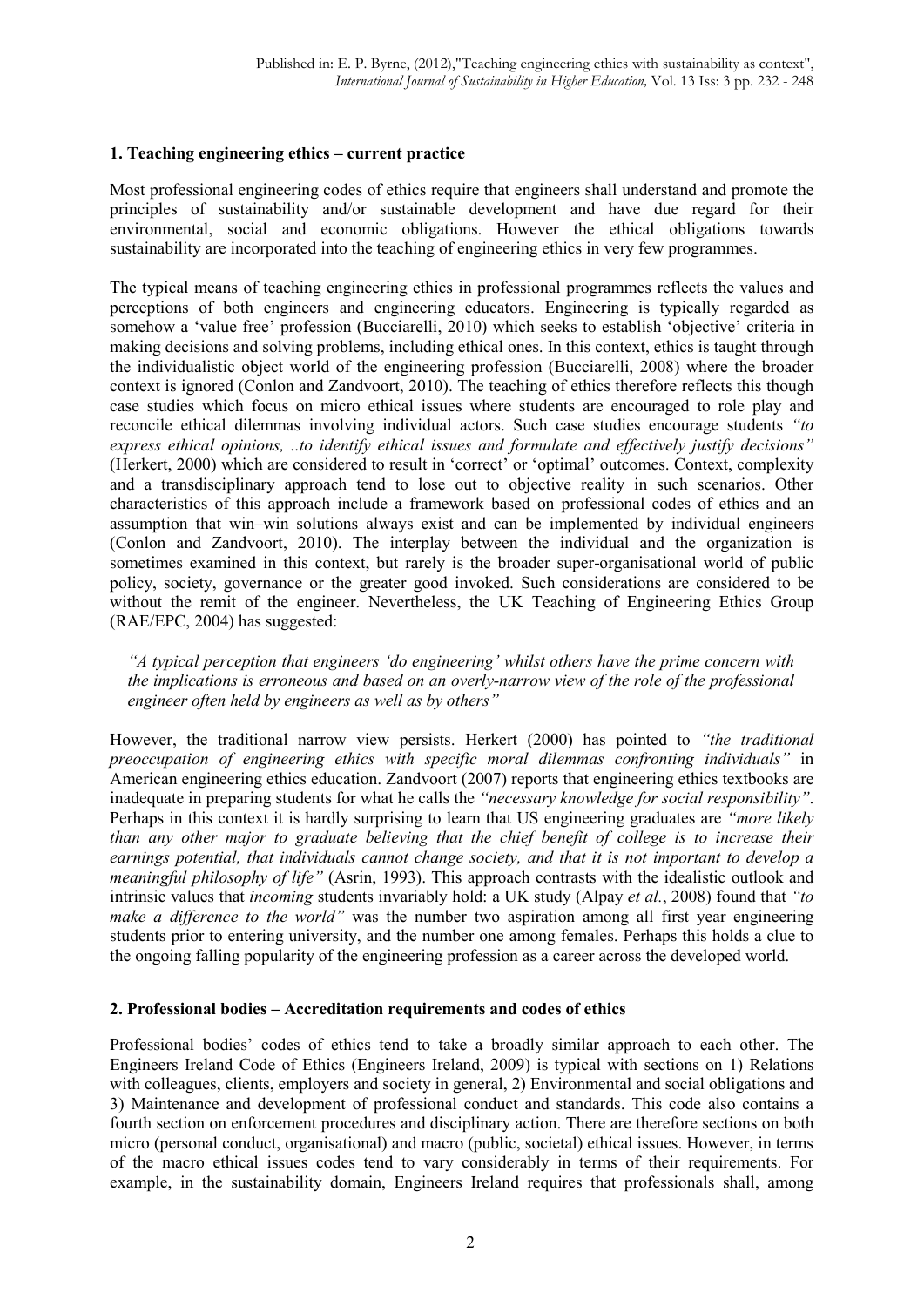(four) other requirements, *"promote the principles and practices of sustainable development and the needs of present and future generations"*, while the American NSPE requires that *"engineers are encouraged to adhere to the principles of sustainable development[i] in order to protect the environment for future generations"* (NSPE, 2007). Engineers Australia adopted a new code of ethics in 2010 (Engineers Australia, 2010) whereby one of its four pillars requires professionals *to "promote sustainability"*, that is, to *"engage responsibly with the community and other stakeholders"* to *"practise engineering to foster the health, safety and wellbeing of the community and the environment"* and to *"balance the needs of the present with the needs of future generations."* By comparison other organisations' codes of ethics take a less expansive view. IEEE for example (IEEE, 2006), cite ten tenets, mainly dealing with personal conduct (e.g. display honesty, reject bribery). They also require engineers *"to accept responsibility in making decisions consistent with the safety, health and welfare of the public, and to disclose promptly factors that might endanger the public or the environment"* Similarly, AIChE (2003) simply require that its members *"hold paramount the safety, health and welfare of the public and protect the environment in performance of their professional duties."* 

Clearly the codes reflect *"the values and beliefs of both professional engineering bodies and individual engineers"* (Conlon and Zandvoort, 2010) and are thus themselves present an evolving (micro and macro ethical) construct. They have come in for criticism for their micro ethical bias towards the individual agent at the expense of bigger picture societal responsibilities (Vesilind, 2002; Bucciarelli, 2008; Zandvoort, 2008). Perhaps the proposal by the UK's Accreditation body, the Engineering Council (2009) in its 'Guidance on Sustainability' publication for engineers to *"do more than just comply with legislation and codes"* is both an admission of the shortcomings inherent in many codes and part of a larger trend towards a broader self conception by engineers and their professional bodies (Mitcham, 2009).

#### **3. Towards a broader conception of engineering roles, responsibilities, values and ethics**

If one recognizes the complex nature of the problems and issues engineers face and the world they inhabit (and all that this entails, including acknowledgement of multiple levels of organisation, emergence, resilience and fragility, bifurcation, multi-agent and normative behaviour, inherent subjectivity, provisional knowledge, non linearity and holism), then this demands a professional ethical construct which by extension incorporates a macro ethical framework dealing with broader societal issues (Allenby, 2006; Heylighen *et al.*, 2007). This requires getting away from the traditional ethical framework founded on moral philosophy, which is inherent in our teaching and outlook (Bucciarelli, 2008) and which is *"strongly influenced by the modernist ideal of getting it exactly right"* (Heylighen *et al.*, 2007). Such a framework must also recognize that engineering inherently requires transdisciplinarity in addition to participants own 'object world' view, in particular good engineering requires perspectives from non engineering disciplines including the liberal arts (Bucciarelli, 2008, 2009, 2010; Michelfelder, 2009). Moreover, making explicit the context (e.g. organisational, social, legal, political) in which engineers work is important if they are to engage with *"collective or 'macroethical' issues"* (Zandvoort, 2008).

The micro/macro ethical framework is well developed through the literature (Vesilind, 2002; Allenby 2006; Bucciarelli, 2008; Zandvoort, 2008; Conlon 2010) though a few variations exist. Essentially the micro focuses on the individual agent and on their ethical will power to 'act ethically' by identifying and solving ethical dilemmas at personal and organisational level through for example, whistleblowing. The macro level however focuses on the goals and values of the profession, accompanying socio-political and economic structures and the roles and responsibilities that the engineer and the profession can play in both realizing and deriving a meaningful relationship with these (Fig.1).

Allenby (2006) conceives of three levels; individual, social (at the organizational level) and macro ethic (societal) while Conlon has proposed a model based on a sociological perspective (Ritzer, 2001) enveloping four quadrants: macro-objective (focus on social, economic and political structures and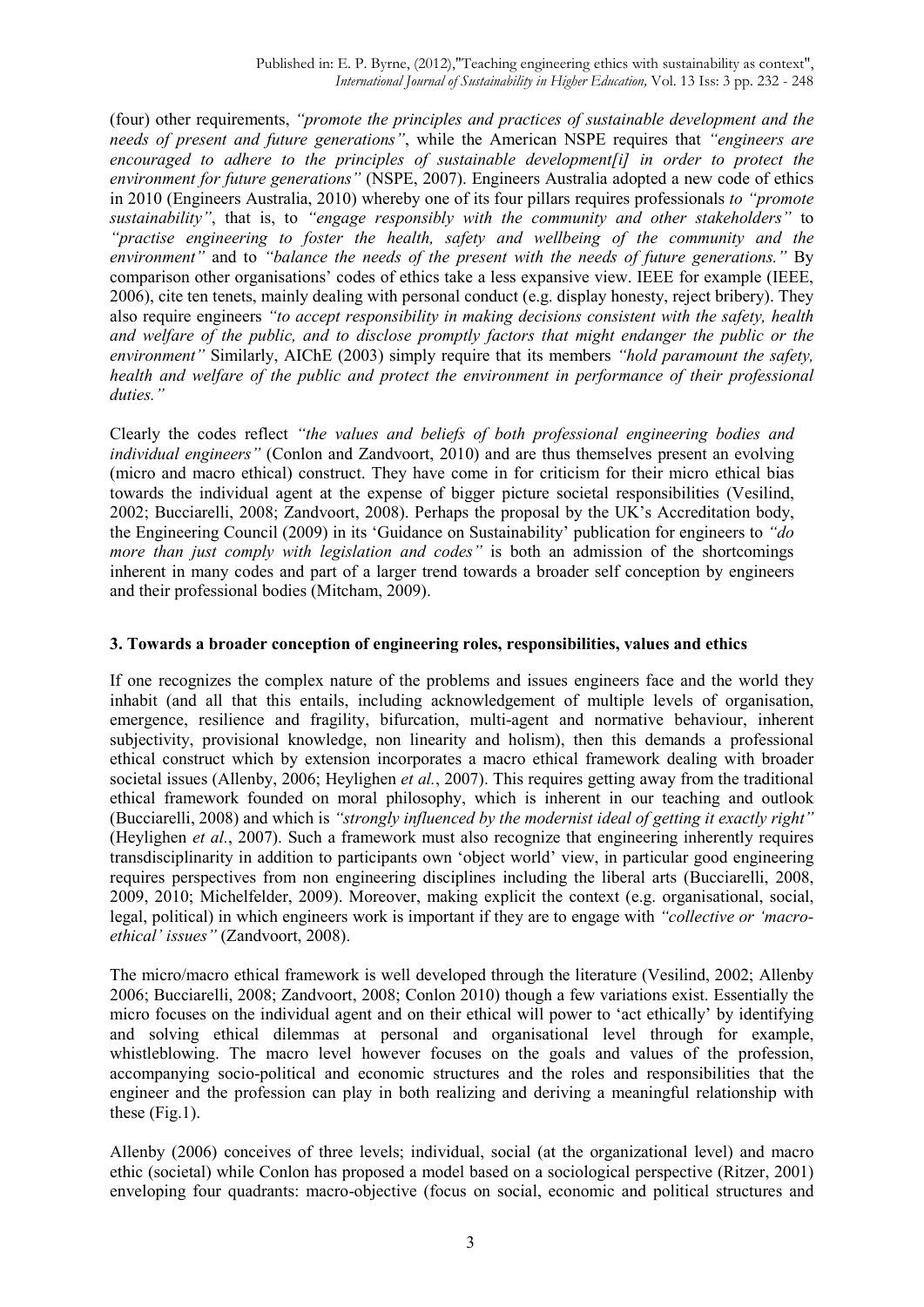public policy), macro-subjective (focus on goals and values of the profession), micro-objective (focus on organizational culture and processes and the ability of engineers to prevent the normalization of deviance) and micro-subjective (focus on consciousness of individual engineers: their ability to identify and solve ethical dilemmas and their ethical will power [ii]). While these models present a useful framework for discussing practice, the respective divisions are in many respects nominal as some issues have both micro and macro features e.g. product safety (which is influenced by individual practice and organisational ethos (micro) but also by legislation (macro)) (Conlon and Zandvoort, 2010). Of course, in reality there is no rigid or discrete boundary between micro and macro issues, and as befits a complex issue each level influences the other, while there can also be a degree of overlap in some instances. However, these models are merely useful constructs to help navigate ethical issues and do not in themselves bear any great importance beyond that (see [ii]).

## **4. Sustainability as a vehicle for a broader role**

Sustainability provides an obvious macro ethical dimension to engineering ethics (Ladd, 1980; Herkert, 2001, 2005, 2006; Donnelly and Boyle, 2006; Ravetz, 2006; Allenby, 2006; Conlon, 2008; Colby and Sullivan, 2008; Conlon and Zandvoort, 2010). It is also emerging as a key manifestation in codes of ethics (see above) which is in itself a reflection of its increasing role in societal discourse. Recognition that engineers have an ethical duty towards sustainability implies a responsibility towards future generations. This requires an enhanced level of commitment to social and ecological domains as it disallows practice which may result in future negative consequences by virtue of passive neglect (Vesilind, 2002):

*"There are two ways to kill any living thing. One is to do something that causes acute harm; the other is to remove or destroy the supporting environment and allow the living thing to perish. Similarly, engineers can destroy or alter environments that support the global ecosystem and in such manner kill future humans on a global scale. Clearly, the moral responsibilities of engineers must include commitments for providing a high quality and sustainable environment for future generations."*

This in turn raises the question of a requirement to embed the precautionary principle into (ethically) good engineering practice ahead of short termism (Conlon, 2010), particularly when dealing with complex ecological and social systems. Ultimately, it may be that macro ethical issues such as sustainability will become the norm for engineering practice (Mitcham, 2009) and in time we will (have to) arrive at a point where engineering practice will *"incorporate tenets of sustainability into all phases of …practice, so that 'sustainable engineering' eventually equates with 'good engineering'"* (Allenby *et al.*, 2009).

Moroever, while ethics and sustainability certainly overlap it has been pointed out that they do not coincide (El-Zein *et al.*, 2008);*"incorporating them in the same engineering course can be effective, provided that points of linkage are clearly recognized in the syllabus, a suitable combination of theory and practical applications is drawn upon and adequate teaching methods, including decision-making case problems, are used."* 

## **5. Teaching ethics – context**

The formal teaching of ethics is an important part of the BE degree in Process and Chemical Engineering at University College Cork. This is also a requirement for accreditation and coverage of professional ethics is incorporated into a first year introductory module: 'PE1003 Introduction to Process & Chemical Engineering' (UCC, 2011), details of which are outlined in Fig. 2.

The author of this paper has lectured this module since its inception in 2001 and during that time has applied a number of approaches to the topic of professional ethics. Earlier approaches involved the use of popular case studies such as the case of the Challenger disaster (Mertzman and Madsen, 1993), as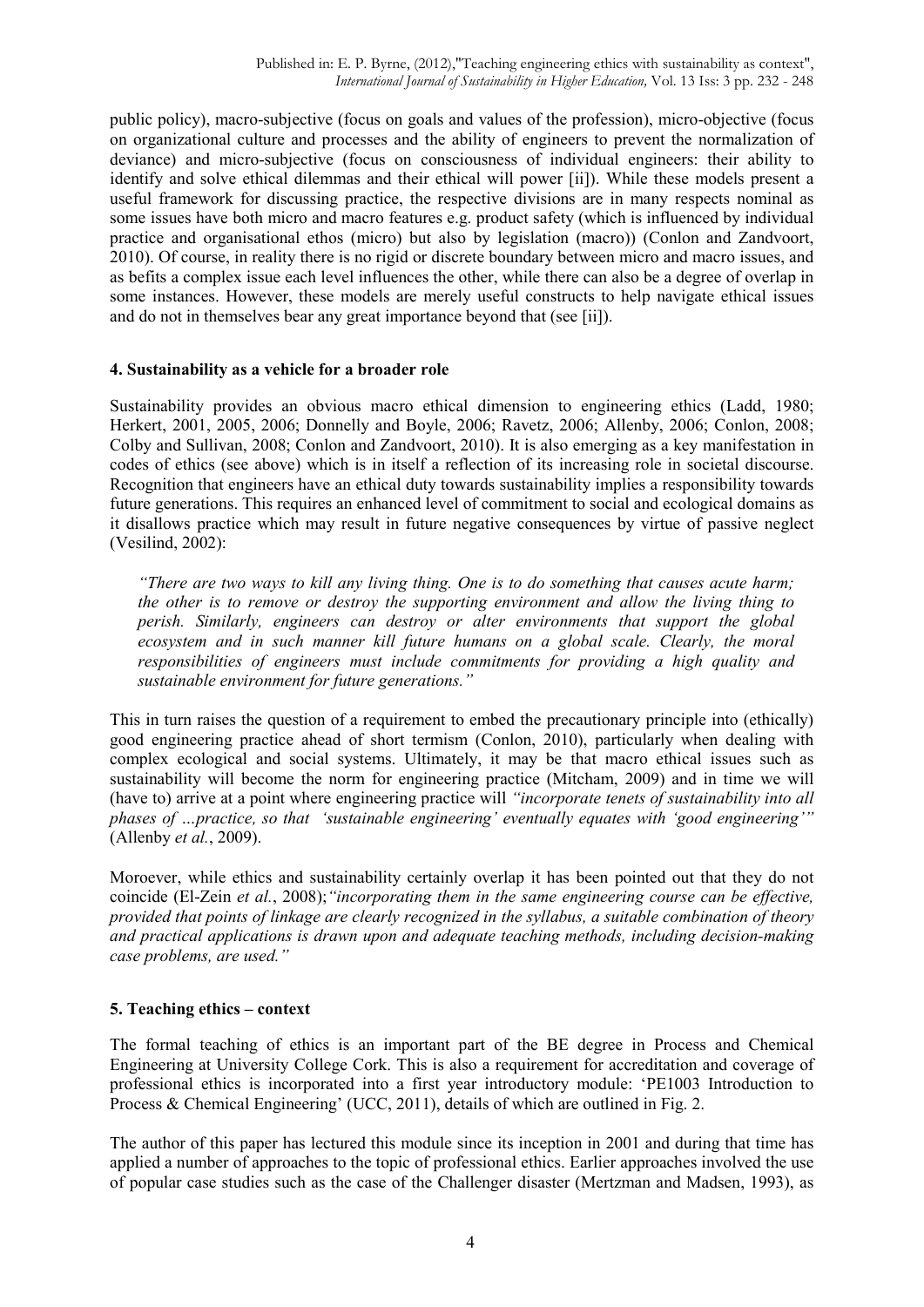developed for US engineering programs where the emphasis is typically on the individual agent, whistleblowing and other micro ethical considerations. However this approach was invariably considered unsatisfactory both from a student engagement perspective and from a personal perspective – the consequences seemed stark and immediate and the examples seemed both remote and unlikely to the students. A classroom case study applicable to chemical engineering students was subsequently adopted (Shallcross and Parkinson, 2006) and modified (by localising the scenario to describe a Cork based biopharmaceutical facility) to provide something which was more immediate, likely and relevant, and didn't result in several unfortunate deaths. Nevertheless, the options which students were asked to consider were still confined to micro ethical issues where the individual agent was forced to consider between conflicting options, with the aim of identifying some best case (typically win-win) scenario.

This approach conflicted with the work of Beder, Ravetz, Bucciarelli and Conlon (Beder, 1998; Ravetz, 2006; Bucciarelli, 2008; Conlon 2008; Conlon and Zandvoort, 2010) among others, while also failing to match the ethos underlying high level initiatives by professional bodies such as the IChemE's 'Roadmap for 21st Century chemical engineering' (IChemE, 2007) (*"What does society need; what are the desirable outcomes and how can chemical engineers work in partnership with others to make it happen?"*) and the 2007 Engineers Australia Sustainability Charter (Engineers Australia, 2007) (*"sustainable development should be at the heart of mainstream policy and administration in all areas of human endeavour"*). It was felt therefore that the emphasis should be extended to incorporate macro ethical issues.

## **6. A sustainability informed ethics based case study – water for Dublin**

During 2009/2010 and 2010/11 a case study was selected which sought to encourage students to consider macro ethical issues in professional practice. The case study was based on the real life situation of converging water supply and demand in the greater Dublin area. Cogniscent of Dublin's population growth (from 1.5 million in 2010 to a projected 2.2 million by 2031), Dublin City Council have since 1996 been considering the issue (RPS-Veolia, 2008), almost exclusively from a supply side perspective. This resulted in the commissioning of a study by Dublin City Council of engineering and water consultancy experts RPS and Veolia from 2005 to consider supply source options identified since 2000 (RPS-Veolia, 2008). A resultant report suggested that water demand would begin to exceed supply from around 2016 (revised in later versions to 2020-2022 (RPS-Veolia, 2010)). These projections were based on an assumption of constant per capita consumption over time. Ten supply enhancing options were proposed and analysed.

After public and State consultation, an announcement was made in July 2010 favouring the selection of a scheme which involves building a 120 km plus pipeline to take water from the River Shannon at the upper reaches of Lough Derg in the Irish midlands, to be pumped to a newly created reservoir in an existing cutaway bog, roughly halfway between the river and Dublin, which it was proposed would also act as a 'water based eco park', before pumping the water on to Dublin. The reservoir would act as a buffer, being filled from Lough Derg during high flows when the river is in flood for storage while being depleted during dry periods. This project which it was reported *"would require about 2.5 per cent of the river's water"* (O'Halloran, 2010) would cost €470m to build and €8m per annum to operate (2020 figures). However, there was no consideration of what should happen from around midcentury when supply and demand would again converge (according to the figures presented which suggest demand will increase linearly over time). Depending on whether the minimum (2056) or maximum (2047) 'planning scenarios' (water demand) are applied, the same problem would arise again in just another generation. For this and other reasons there is strong local opposition to taking water from the Shannon, the longest river in the British Isles, to sate Dublin's ever growing thirst (SPA, 2010; Sheridan, 2010). Indeed the Shannon Protection Alliance (SPA) have published a report from environmental consultants which challenges many of the approaches taken by the original RPS-Veolia report (RPS-Veolia, 2008). This report claimed that RPS pointed out at a consultation meeting hosted by them in 2008 that *"whatever option is finally selected must be sustainable, i.e., the*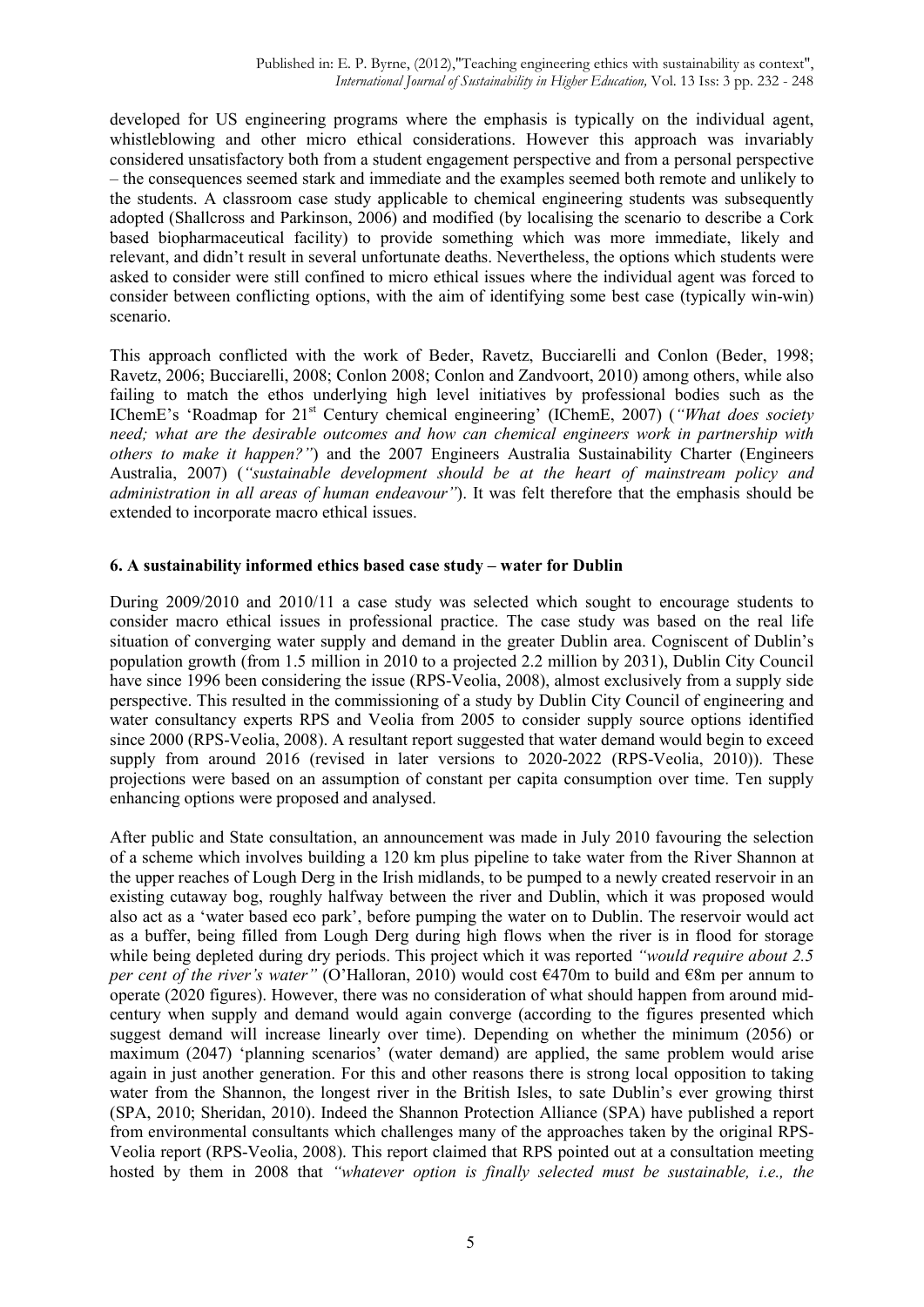*environmental, economic and social aspects must be properly balanced".* Moreover, the SPA report also suggests that in the RPS-Veolia report:

*"no attempt is made to quantify any possible or potential reduction in per capita consumption, while measures which have been regarded as normal in many other countries for at least 20 years, e.g., metering for private supply[iii], use of rain water for sanitary purposes/toilet flushing/garden irrigation, and on site re-use of grey water, are not even mentioned, let alone considered.* 

*The predictions for population growth and per capita consumption are unchanged from those given in the Draft Feasibility Study published in May 2006. Per capita consumption is forecast to remain at 145 litres per head per day, giving rise to a total domestic demand of 317 million litres per day."* 

This wicked problem was thus chosen as a basis for a class assignment. Students were given an assignment entitled 'A wicked problem; Water for Dublin' as part of the ethics section (both micro and macro) of the module which had been covered through the previous few lectures. In these lectures an explicit link was made between sustainability and the ethical responsibility of engineering professionals and the Engineers Ireland Code of Ethics was provided and discussed. The meaning of a wicked problem was also outlined (e.g. Rittel and Webber, 1973; Ravetz, 1999) as were some of the basic tenets of sustainability science. The assignment (worth 10% of the module marks) is provided in Fig. 3.

As part of the assignment students were asked in designated groups to critique the RPS-Veolia report, come up with their own proposed recommendations on resolving the problem, while considering how this can be considered from an ethical perspective. Neither the SPA report nor any other material was presented nor cited in proposing the project so as not to direct the debate in any particular way; the aim was to encourage students to to consider the report, the bigger issues involved, to research the issues themselves (in relation to Dublin and other cities worldwide), reflect on them, formulate possible options, develop their own conceptions and innovative ideas, arrive a team consensus view (if possible) through deliberation and discussion with colleagues, and then put together a group presentation and defend their proposals among peers. As part of the presentations, each group was asked to critique and question one other group's presentation over a question and answer session for up to ten minutes. Students were graded on their expressed levels of understanding of the issues involved as demonstrated by the team presentation, on the innovation and coherence of the proposals put forward and by both their questions and answers.

## **7. Assignment aims and background**

The overaching idea was to provide students with the opportunity to consider broader ethical considerations of professional practice as engineers, including macro ethical issues. Such issues would in particular relate to sustainability and participants conception of it, which will likely vary and thus be challenged; for example in this case, sustainability has been invoked by a number of parties; the RPS-Veolia report suggests that the *"sustainable availability of 350Mld"* is required from a new source and that *"following consideration of feedback from the public consultation process, the water supply options were ranked in accordance with long-term sustainability criteria (Environmental, Economic and Social)*" (RPS Engineering, 2010). Similarly, in the parallel public discourse surrounding this issue, supporters of the Shannon scheme have suggested that the current situation with respect to Dublin's water supply-demand situation is 'unsustainable' while others have claimed that those objecting to the proposed Shannon scheme have an 'unsustainable' argument.

On the other hand, opponents to the proposed Shannon scheme have also used sustainability as a basis for their objections. For example, the Shannon Protection Agency report (SPA, 2010) states the following (quoting the World Economic Forum Water Initiative (2009)):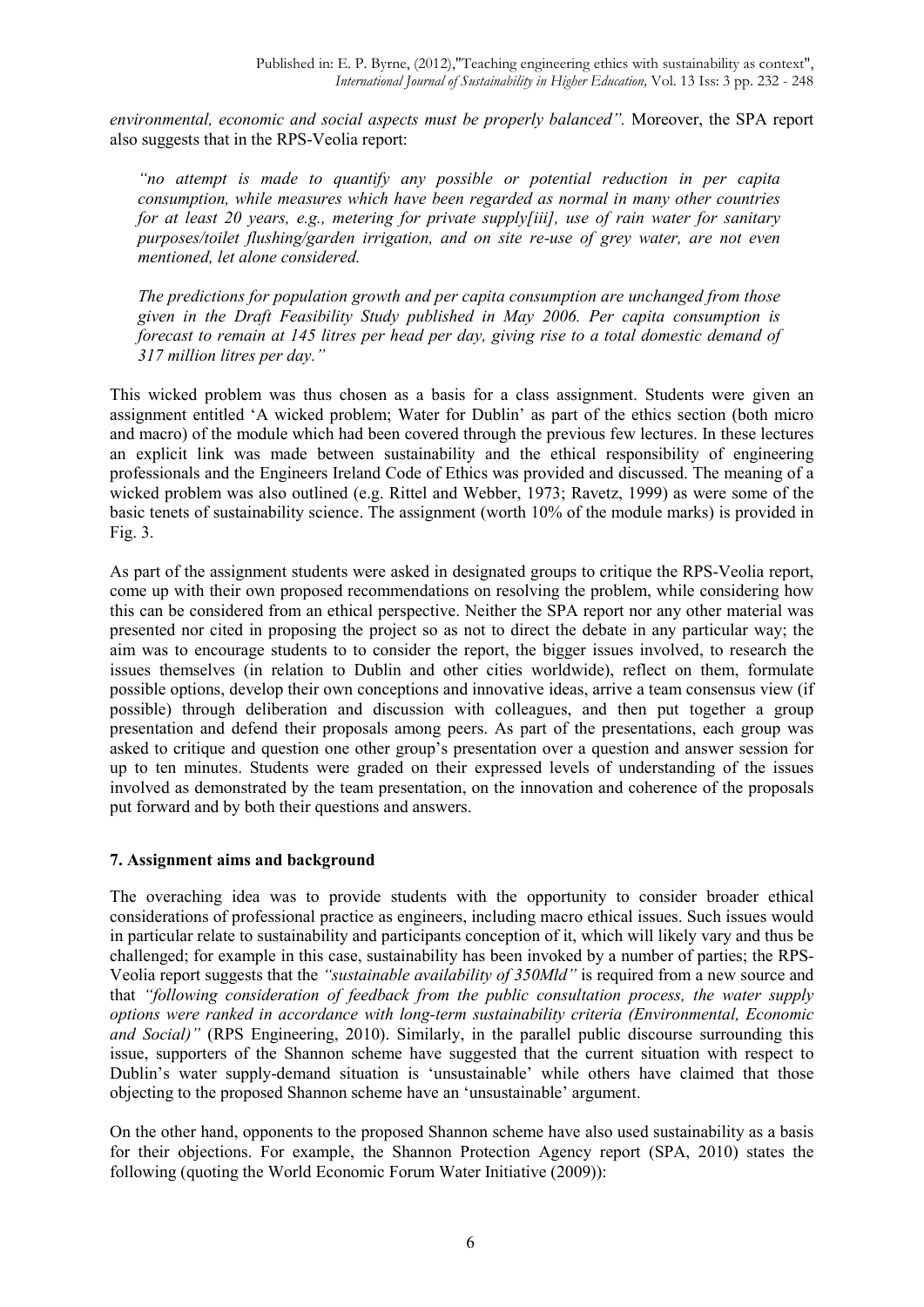*"The question of sustainability must also be examined in the wider context of a growing international awareness of how much water we consume, and the increasing concern about water shortages and conflicts between States and regions over access to ever-decreasing water resources. Closely connected with this issue is the accumulating evidence that abstracting significant volumes of water from river systems and lakes in various parts of the world has caused, and is continuing to cause, widespread ecological, social and economic losses and damage ..A report prepared for the World Economic Forum meeting held in Davos, Switzerland, earlier this year, stated the global concern succinctly:* 

*"There is a structural problem in how we manage water across the web of our global economy. Worsening water security will soon tear into various parts of the global economic system. It will start to emerge as a headline geopolitical issue. The volatility in food prices in 2008 should be treated as an early warning sign of what is to come. In many places around the world, we have consistently under-priced water, wasting and overusing it as a result. We have depleted stocks of groundwater at the expense of our future water needs. In effect, we have enjoyed a series of regional water "bubbles" to support economic growth over the past 50 years or so, especially in agriculture. We are now on the verge of water bankruptcy in many places with no way of paying the debt back. In fact, a number of these regional water bubbles are now bursting in parts of China, the Middle East, the south-western US and India; more will follow. The consequences for regional economic and political stability will be serious."* 

## **8. Students' presentations**

The students taking PE1003 in both 2009/10 and 2010/11 were divided into six groups of four or five (determined alphabetically) for the purposes of undertaking the assignment and the corresponding presentation. In general, despite having been exposed to a number of lectures on macro and micro ethics (as well as the framework presented here and relevant selected references) during which an explicit link was made between macro ethical considerations and sustainability, the students stayed within the confines framed by the RPS report through their presentations. For example, all groups accepted the presumption of constant per capita consumption over time and hence the need for a primarily ('engineering') supply based solution. Invariably, the 'solutions' that the students ultimately identified were adopted from one or more of the ten options outlined in the original RPS-Veolia report. Demand issues were only mentioned in a cursory fashion in most presentations, if at all. Questioning by peers also reflected this and it was clear that students did not envisage their role as engineers (or as participants in this assignment) as having much to do with anything more that being 'paid hands' in finding the 'best' supply water option once guided along this path. This invariably meant that the options proposed focused on solutions which were chiefly technical in nature. Perhaps the initial assignment specifications were not clear enough. Although there was an effort not to try to unduly influence students' responses, they were asked to be creative and innovative in their consideration of the problem when the problem statement was being initially discussed. Students were also asked to *"research the broader issues involved"* (Fig. 3), though this did not appear to be taken up to any significant extent in terms of literature searches to ascertain how other global cities and communities have been dealing with the issue of water. Perhaps they could have been better primed and prepared to think outside the box of traditional engineering perceived wisdom and view the problem through a macro ethical sustainability lens through some brief in-class problems of a similar nature, followed by some class discussion.

By means of example with respect to the work presented, one group appeared in their presentation to first rule out water abstraction from the Shannon on the basis that *"taking water from the River Shannon on such a large scale is only a temporary solution to the problem, as we are all aware of the global decrease in freshwater levels",* and that *"many locations situated on or near the banks of the river Shannon depend heavily on the river for water. ..It is both unfair and unethical to take this water."* They also went on to suggest that *"In doing this project we asked ourselves what is the role of an engineer? Is it to carry out the task we are required to do or is it more than this? To be innovative*  and futuristic or to offer solutions already known? We believe it is a broader role." They then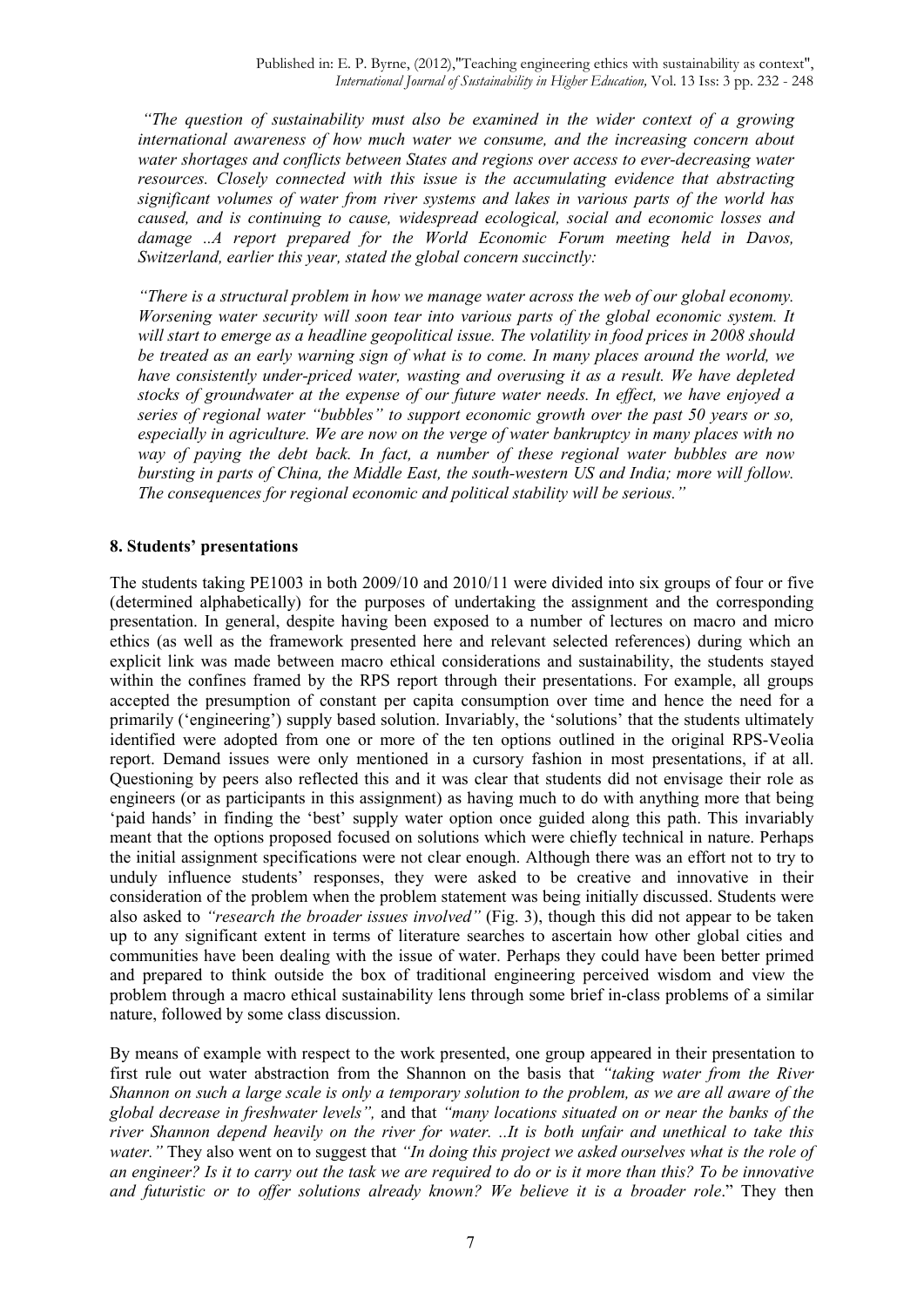advocated desalination of Irish sea water though with abstraction from the Shannon as a back up, making no consideration of demand issues.

Other groups simply chose one of the options from the RPS-Veolia report, including one group which came up with an elaborate scoring system which allocated points to each option based on aggregate marks for a number of relevant criteria, thus making the implicit assumption that in this case the whole is objectively quantifiable whereby it equals the sum of a number of discrete readily identifiable parts. Moreover, a number of groups did suggest some demand related issues such as provision of grants for water saving technologies (water collection, dual flush toilets, etc.) as well as public information campaigns, though these were in addition to supply measures such as increasing abstraction rates. Each of the groups did relate the material to the professional codes of ethics, demonstrating how their proposals complied with the codes of ethics, though given the narrow interpretation of the task, their attempts could hardly be described as *"doing more than just complying with the codes"* (EC, 2009).

Perhaps the principal reason that 'engineering' based solutions centered on technical supply based solutions were mooted was due to the priming of the assignment with an engineering consultants proposed solution. Students appear to perceive that if a solution is presented by a professional engineering consultant with a nice set of reports, graphics and an accompanying flash website, then the options presented must be the only viable credible ones. After all they might argue, the client would not be paying significant amounts of money if this were not the case. This however, may be part of the problem. How can engineers be expected to come up with anything other than a technical 'engineering' solution to wicked problems, if it is their interest to do so and thus make a case for infrastructural investment that engineering companies will in turn benefit from? This is particularly so if they are not aware of nor see the relevance of a macro ethical framework for professional practice. Solutions which incorporate 'soft' or non technical options may require less investment, infrastructure and consumption and may thus not fit so readily into the economic growth based development paradigm. Perhaps it is too much to expect that students would incorporate this broader perspective, even when covered explicitly through the preceding lectures, when they are then presented with a nicely packaged solution from a reputable engineering operation and asked to comment on it.

#### **9. Student engagement and relevance**

To try to determine how students perceived the ethics section of the module, both in terms of enjoyment and perceived value, they were asked to fill in a questionnaire following the conclusion of the module (Fig. 4). The first question was designed to ascertain the level of stimulation and enjoyment the ethics section of the module (lectures and assignment) provided for students, particularly in relation to other sections of the module. The second question was to ascertain the perceived relevance of professional ethics to these first year students; this was the first process/chemical engineering module they'd encountered as part of their degree programme. Students were asked to rate their enjoyment and perceived usefulness of all the topics on the module on a five point scale. The results of the survey are presented in Fig 4. 35 of the 36 students taking the module filled in the survey, and where the responses do not add up to 35 this is because the question was left blank.

It was encouraging that students ranked the professional engineering ethics section, which provided explicit material on the engineer's role with respect to society, the environment, sustainability and health and safety, as the most enjoyable topic covered out of nine (with about two thirds ranking this as either very or extremely enjoyable). It's perceived usefulness was comparatively lower relative to the others, though even here over two thirds of students felt that it was either extremely useful or very useful, with nobody feeling that it was not very useful. The associated 'role and responsibilities of the chemical engineer', which is the very first item covered in the module also scored highly on both counts with only a slightly less positive profile. Another question was put to students during 2010/11 where they were asked whether they were more or less enthusiastic about the prospect of a career as a chemical engineer having completed this module and why. The results of this were encouraging. One student declared themself to be more enthusiastic because they *'realised the importance of*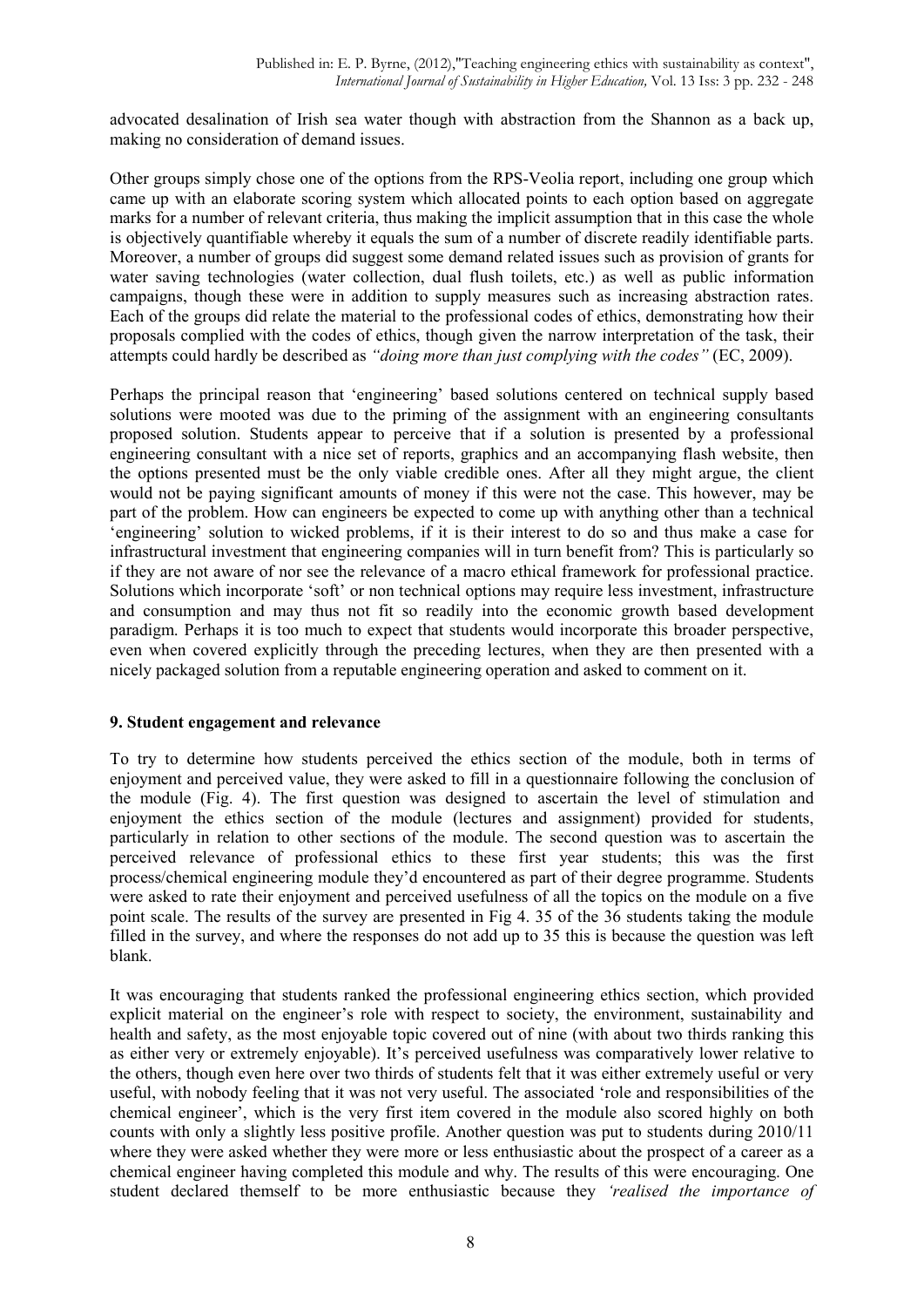*imaginative, innovative solutions in the profession; realised that the job does not revolve solely on science'* while another suggested the reason for their increased enthusiasm to due to *'knowing now that I can help change and make the world a better place for people to live in'.* While this survey was not provided to previous students of the module, when case studies considering only micro ethical issues were employed, it might be assumed that, in line with the reported findings of Herkert (2000) and the author's own perceptions, that the traditional approach may not lead students to the same conclusions in terms of the usefulness of professional engineering ethics through their professional life.

# **10. Conclusions**

This paper reflects on the teaching of engineering ethics to first year students incorporating a broadened maco ethical perspective, enabling sustainability issues to be considered on ethical grounds. The outcomes were very encouraging, both in terms of the level of engagement and enthusiasm shown by students in response to the approach taken. However, the practical application of this viewpoint is problematic for first year students who generally find the concepts of complex and wicked problems, inherent uncertainty and transdisciplinarity far more challenging than that of objective reality and the prospect of technical solutions through unique problem optimization. This is perhaps wholly understandable given their backgrounds and context, particularly as they were primed with an engineering report which proposes a technically based 'engineering solution' to a complex problem. Perhaps a more balanced approach whereby students are directed to material which looks at the water supply and demand issues in places where consideration of these issues have evolved (by necessity) to a greater extent, such as for example, in southwestern USA, would lead to greater student reflection, exploration and innovation. For example, Gleick (2010) proposes that while *"the waters of the west have been remade to serve humanity'*, and while *'these efforts brought important economic and social benefits",* the upshot of this is that *"the systems we have built are unsustainable without fundamental change".* In essence *"the engineering of water reservoir and transference systems as a comprehensive solution to Southwest water sustainability has run its course"* (MacDonald, 2010).

Therefore new approaches are needed incorporating a new (broader) conception of engineering, which recognizes macro ethical and hence sustainability perspectives as *"the 20th century approaches used to deal with water challenges are now failing, and new thinking and management approaches are needed*.*"* (Gleick, 2010). Perhaps this points to the broader challenge which lies in convincing engineering practitioners that a simple 'engineering' approach is usually not the 'best' solution in a world confined by physical limits. The broader ethical framework applied here may serve as a signpost towards achieving such a change in paradigm.

## **Endnotes:**

[i] NSPE defines sustainable development as *"the challenge of meeting human needs for natural resources, industrial products, energy, food, transportation, shelter, and effective waste management while conserving and protecting environmental quality and the natural resource base essential for future development."*

[ii] Furthermore, Conlon suggests that perhaps there are really just two levels because most of the dilemmas used in the individual approach always involve an organizational context and organisation. Moreover, while such models may be useful, Conlon suggests (through personal communication) that *"the real issue is whether the totality of the environment in which engineers work constrains or enables social responsibility and this involves looking at the integration of the different levels. It also involves having substantial theories about the kinds of economic and political arrangements which promote sustainability".*

[iii] Water is still not charged for domestic consumers across all of Ireland (north and south) despite EU law. Neither is metering a feature of domestic supplies, although both are currently being proposed.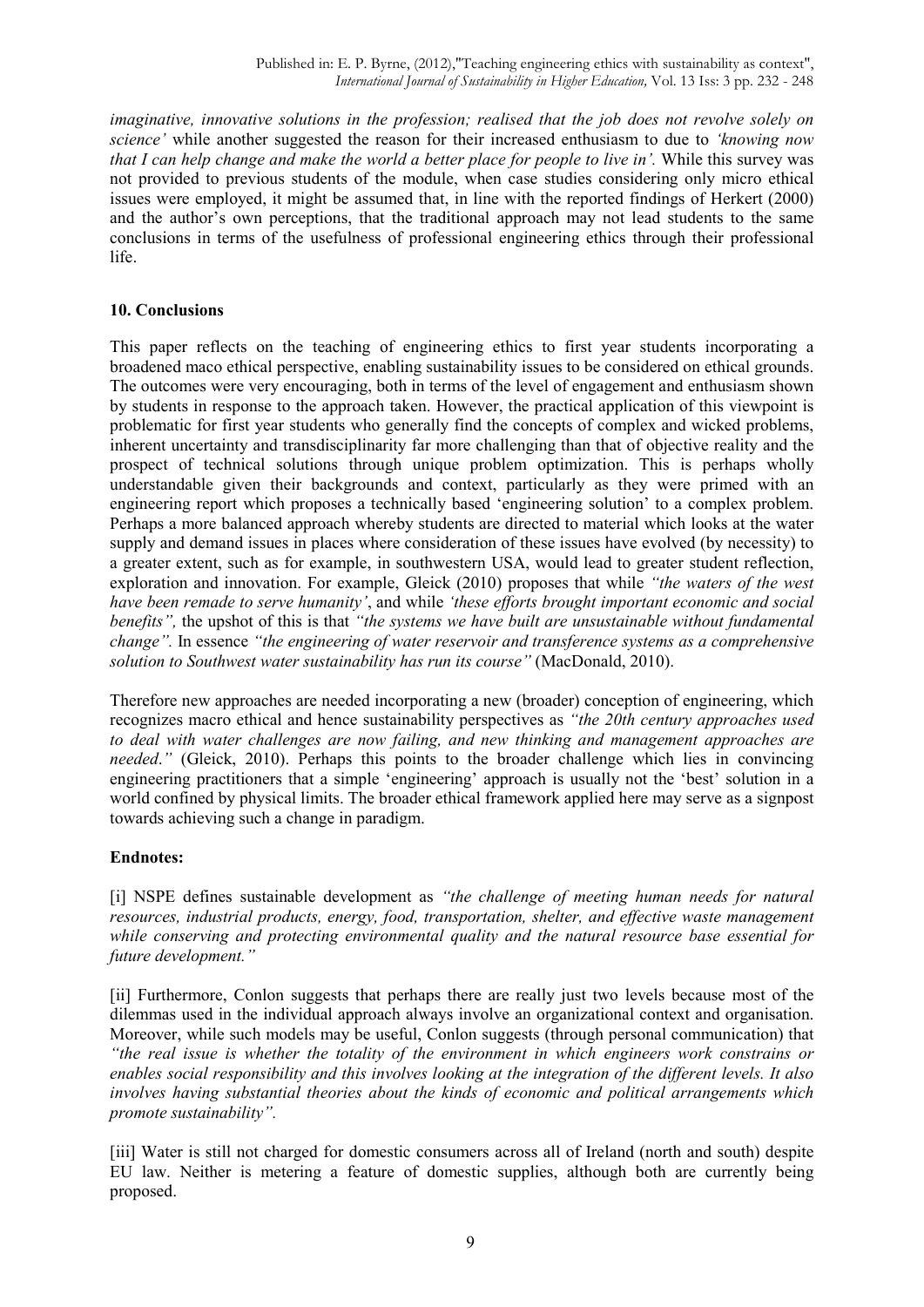#### **References**

- AIChE (2003), *Code of Ethics,* American Institute of Chemical Engineers, New York, NY, USA, available at: http://www.aiche.org/About/Code.aspx (accessed 20 April 2011)
- Allenby, B.R. (2006), "Macroethical systems and sustainability science", *Sustainability Science*, Vol. 1 No. 1, pp. 7–15.
- Allenby, B., Folsom Murphy, C., Allen, D. and Davidson, C., (2009), "Sustainable engineering education in the United States". *Sustainability Science,* Vol. 4 No. 1, pp. 7-15.
- Alpay, E., Ahearn, A.L., Graham, R.H. and Bull, A.M.J., (2008), "Student enthusiasm for engineering: charting changes in student aspirations and motivation", *European Journal of Engineering Education,* Vol. 33, No. 5, pp. 573-585.
- Asrin, A.W., (1993), *What matters in college: Four critical years revisited,* Jossey-Bass, San Francisco, CA.
- Beder, S., (1998), *The new engineer: management and professional responsibility in a changing world*, Macmillan, South Yarra, Australia.
- Bucciarelli, L.L., (2008), "Ethics and engineering education", *European Journal of Engineering Education,* Vol. 33, No. 2, pp. 141-149.
- Bucciarelli, L.L., (2009), *"BA in Engineering A Proposal",* available at: http://dspace.mit.edu/handle/1721.1/40282/browse?type=dateissued (accessed 20 April 2011)
- Bucciarelli, L.L., (2010), "From function to structure in engineering design", paper presented at CEPHAD 2010, 26-29 January, Copenhagen, Denmark, available at:

http://dspace.mit.edu/handle/1721.1/40282/browse?type=dateissued (accessed 20 April 2011)

- Colby, A. and Sullivan, W.M., (2008), "Ethics teaching in undergraduate engineering education", *Journal of Engineering Education,* Vol. 97, No. 3, pp. 327-328.
- Conlon, E., (2008), "The new engineer: between employability and social responsibility", *European Journal of Engineering Education,* Vol. 33, No. 2, pp. 151-159.
- Conlon, E., (2010), "Towards an integrated approach to engineering ethics", in *Proceedings of the 3rd International Symposium for Engineering Education (ISEE2010), University College Cork, Ireland, 30 June -2 July 2010,* pp 280-290, available at:

http://www.ucc.ie/academic/processeng/isee2010/pdfs/Papers/Conlon.pdf (accessed 20 April 2011)

Conlon, E. and Zandvoort, H., (2010), "Broadening ethics teaching in engineering: Beyond the individualistic approach", *Science and Engineering Ethics,* published online 14 May 2010. available at:

http://www.sefi.be/wp-content/abstracts2009/Conlon.pdf (accessed 20 April 2011)

- Donnelly, R. and Boyle, C., (2006), "The Catch-22 of engineering sustainable development", *Journal of Environmental Engineering,* Vol. 132, pp. 149-155
- EC, (2009), *Engineering Council Guidance on Sustainability for the Engineering Profession.* Engineering Council, London, England, available at: http://www.engc.org.uk/sustainability (accessed 20 April 2011)
- El-Zein, A., Airey, D., Bowden, P. and Clarkeburn, H., (2008), "Sustainability and ethics as decision-making paradigms in engineering curricula", *International Journal of Sustainability in Higher Education*, Vol. 9, No. 2, pp. 170- 182.
- Engineers Australia, (2007), *Engineers Australia Sustainability Charter,* Engineers Australia, Canberra, available at: http://www.engineersaustralia.org.au/da/index/getfile/id/8929 (accessed 20 April 2011)

Engineers Australia, (2010), *Our Code of Ethics,* Engineers Australia, Canberra, available at:

http://www.engineersaustralia.org.au/shadomx/apps/fms/fmsdownload.cfm?file\_uuid=F0647595-C7FE-7720-EA17-70AC27062E0B&siteName=ieaust (accessed 20 April 2011)

Engineers Ireland, (2009), Code of Ethics, Engineers Ireland, Dublin, available at:

- Gleick, P.H., (2010), "Roadmap for sustainable water resources in southwestern North America", *PNAS,* Vol. 107, No. 50, pp. 21300-21305.
- Herkert, J.R., (2000), "Engineering ethics education in the USA: Content, pedagogy and curriculum", *European Journal of Engineering Education,* Vol. 25, pp. 303-313.
- Herkert, J.R., (2001), "Future directions in engineering ethics research: microethics, macroethics, and the role of professional societies", *Science and Engineering Ethics,* Vol. 7, pp. 403-414.
- Herkert, J.R., (2005), "Ways of thinking about and teaching ethical problem solving: microethics and macroethics in engineering", *Science and Engineering Ethics,* Vol. 11, No. 3, pp. 373-385.
- Heylighen, F., Cilliers, P. and Gershenson, C., (2007), "Complexity and Philosophy", in Bogg, J. and Geyer, R., (Eds.), *Complexity, Science and Society,* Radcliffe Publishing, Oxford, England.
- IChemE, (2007), *A roadmap for 21st century chemical engineering,* Institution of Chemical Engineers, Rugby, England, available at:

http://www.icheme.org/~/media/Documents/icheme/Media%20centre/Technical%20strategy/roadmap2007.pdf (accessed 20 April 2011)

IEEE, (2006), *IEEE Code of Ethics,* IEEE, Piscataway, NJ, USA, available at:

http://www.engineersireland.ie/about-us/governance/code-of-ethics-and-bye-laws/ (accessed 20 April 2011)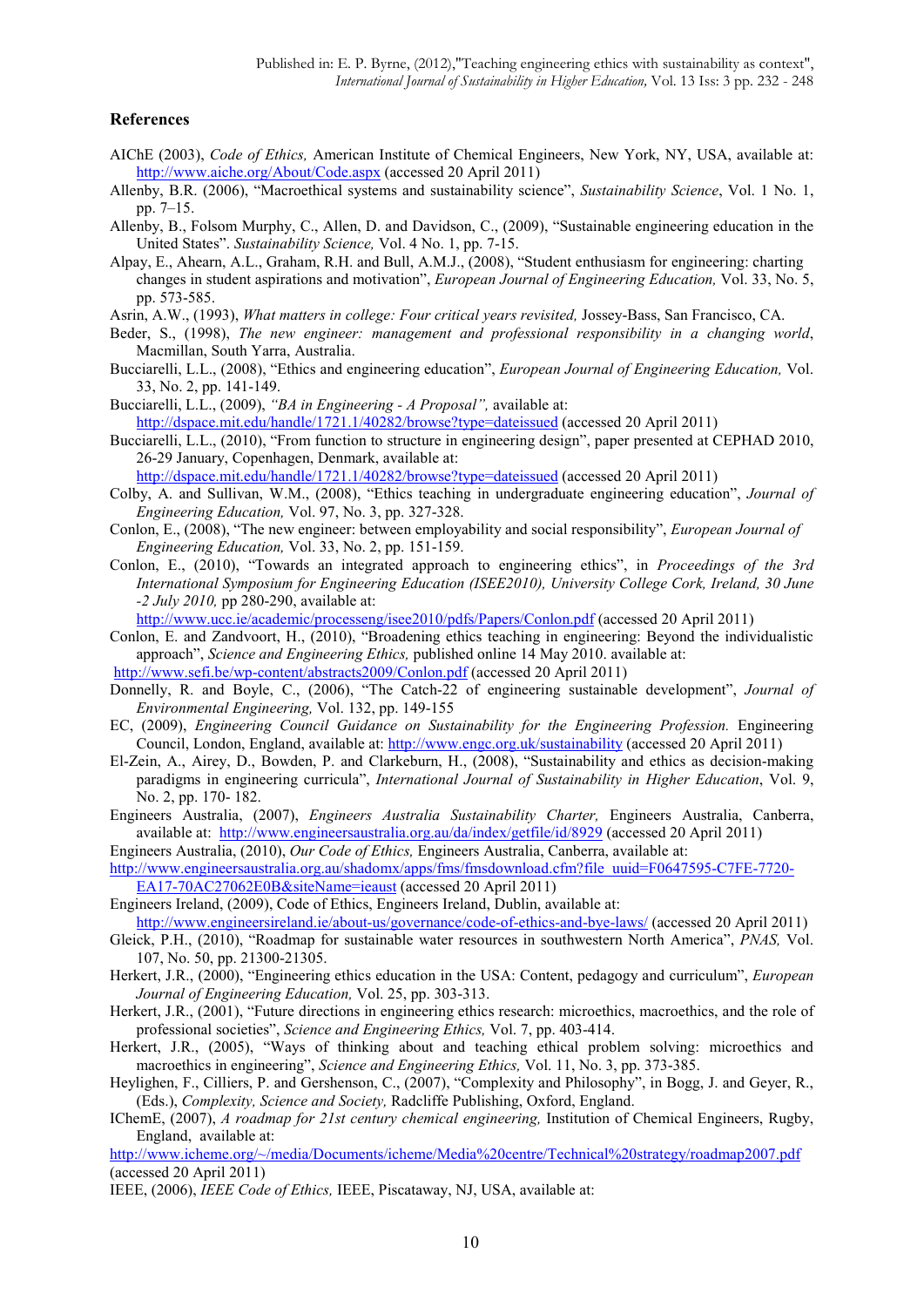http://www.ieee.org/about/corporate/governance/p7-8.html (accessed 20 April 2011)

- Herkert, J.R., (2006), "Confession of a shoveler", *Bulletin of Science, Technology and Society*, Vol. 26, No. 5, pp. 410-418.
- Ladd, J., (1980), "The quest for a code of professional ethics: an intellectual and moral confusion", in Chalk, R., Frankel, M.S. and Chafer, S.B., (Eds.), *AAAS Professional Ethics Project: Professional Ethics Activities in the Scientific and Engineering Societies,* AAAS, Washington, DC, USA.
- MacDonald, G.M., (2010), "Water, climate change, and sustainability in the southwest", *PNAS,* Vol. 107, No. 50, pp. 21256-21262.
- Mertzman, R. and Madsen, P., (1993), *Ethics and engineering,* Carnegie-Mellon University, Pittsburgh, PA, USA.
- Michelfelder, D.P., (2009), "Engineering and the liberal arts: Toward academic cosmopolitanism", paper presented at Symposium on Engineering and Liberal Education, 5-6 June, New York, NY, USA, available at: http://www.union.edu/integration/2009\_symposium/2009\_keynotes/michelfelder-2009-ele-keynote.pdf (accessed 20 April 2011)
- Mitcham, C., (2009), "A historico-ethical perspective on engineering education: from use and convenience to policy engagement", *Engineering Studies,* Vol. 1, No. 1, pp 35-53.
- NSPE, (2007), *Code of Ethics for Engineers,* National Society of Professional Engineers, Alexandria, VA, USA available at: http://www.nspe.org/Ethics/CodeofEthics/index.html (accessed 20 April 2011)
- O'Halloran, B., (2010), "Supply under pressure as water now dearer than oil", *The Irish Times,* 23 July 2010, available at: http://www.irishtimes.com/newspaper/finance/2010/0723/1224275294721.html (accessed 20 April 2011)
- RAE/EPC, (2004), *The Teaching of Engineering Ethics Group (TEEG), Note of first meeting, Royal Academy of* Engineering/Engineering Professors Council, UK, available at:
- http://www.epc.ac.uk/uploads/consultation/epc\_cons\_teeg\_20040324.pdf (accessed 20 April 2011)
- Ravetz, J.R., (1999), "What is post-normal science", *Futures*, Vol. 31, pp. 647–653.
- Ravetz, J.R., (2006), "Post-normal science and the complexity of transitions towards sustainability", *Ecological Complexity,* Vol. 3, pp. 275–284.
- Rittel, H. and Webber, M., (1973), "Dilemmas in a general theory of planning", *Policy Science,* Vol. 4, No. 2, pp. 155-169.
- Ritzer, G., (2001), *Explorations in social theory: from metatheorizing to rationalization*, Sage, London, England. RPS Engineering, (2010), *The Selection Process,* available at:
- http://www.watersupplyproject-dublinregion.ie/index.php?page=the-selection (accessed 20 April 2011) RPS-Veolia, (2008), *Water supply project - Dublin region (draft plan) Strategic Environmental Assessment (SEA Phase II) Environmental Report,* RPS-Veolia, November 2008, available at: http://www.watersupplyprojectdublinregion.ie/uploads/files/Updated%20Publications/Draft%20Plan%20Executive%20Summary.pdf (accessed 20 April 2011)
- RPS-Veolia, (2010), *Non Technical Summary Presentation of Recommendation, RPS-Veolia,* July 2010, available at: http://www.watersupplyproject-dublinregion.ie/index.php?page=technical-briefing-july-2010 (accessed 20 April 2010)
- Shallcross, D.C. and Parkinson, M.J., (2006), "Teaching ethics to chemical engineers—some class room scenarios", *Education for Chemical Engineers,* Vol. 1, No. 1, pp. 49–54.
- Sheridan, K., (2010), "Would Dublin drink the Shannon dry?", *The Irish Times*, 24 July 2010, available at: http://www.irishtimes.com/newspaper/weekend/2010/0724/1224275368134.html (accessed 20 April 2010)
- SPA, (2010), "Observations on the water supply project Dublin Region (Draft Plan) Prepared by RPS and Veolia Water for Dublin City Council A report for the Shannon Protection Alliance (SPA)", Environmental Management Services, Castlepollard, Ireland, February 2009, available at: http://www.shannonprotectionalliance.ie/images/LoughRee-115%20Complete%20Report%20to%20SPA%2026-Feb-09.pdf (accessed 20 April 2010)
	- UCC, (2011), *PE1003 Introduction to Process & Chemical Engineering*, available at:
	- http://www.ucc.ie/modules/descriptions/PE.html#PE1003 (accessed 20 April 2010)
- Vesilind, P.A., (2002), "Vestal virgins and engineering ethics", *Ethics & the environment,* Vol. 7, No. 1, pp. 92- 101.
- World Economic Forum, (2009), *Water Initiative: Managing Our Future Water Needs for Agriculture, Industry, Human Health and the Environment.* World Economic Forum, Davos, Switzerland, January 2009. available at: https://members.weforum.org/pdf/water/WaterInitiativeFutureWaterNeeds.pdf (accessed 20 April 2010)
- Zandvoort, H., (2007), "Necessary knowledge for social responsibility of scientists and engineers", paper presented at the International Conference on Engineering Education, Coimbra, Portugal, available at: http://www.ethicsandtechnology.eu/images/uploads/154.pdf (accessed 20 April 2010)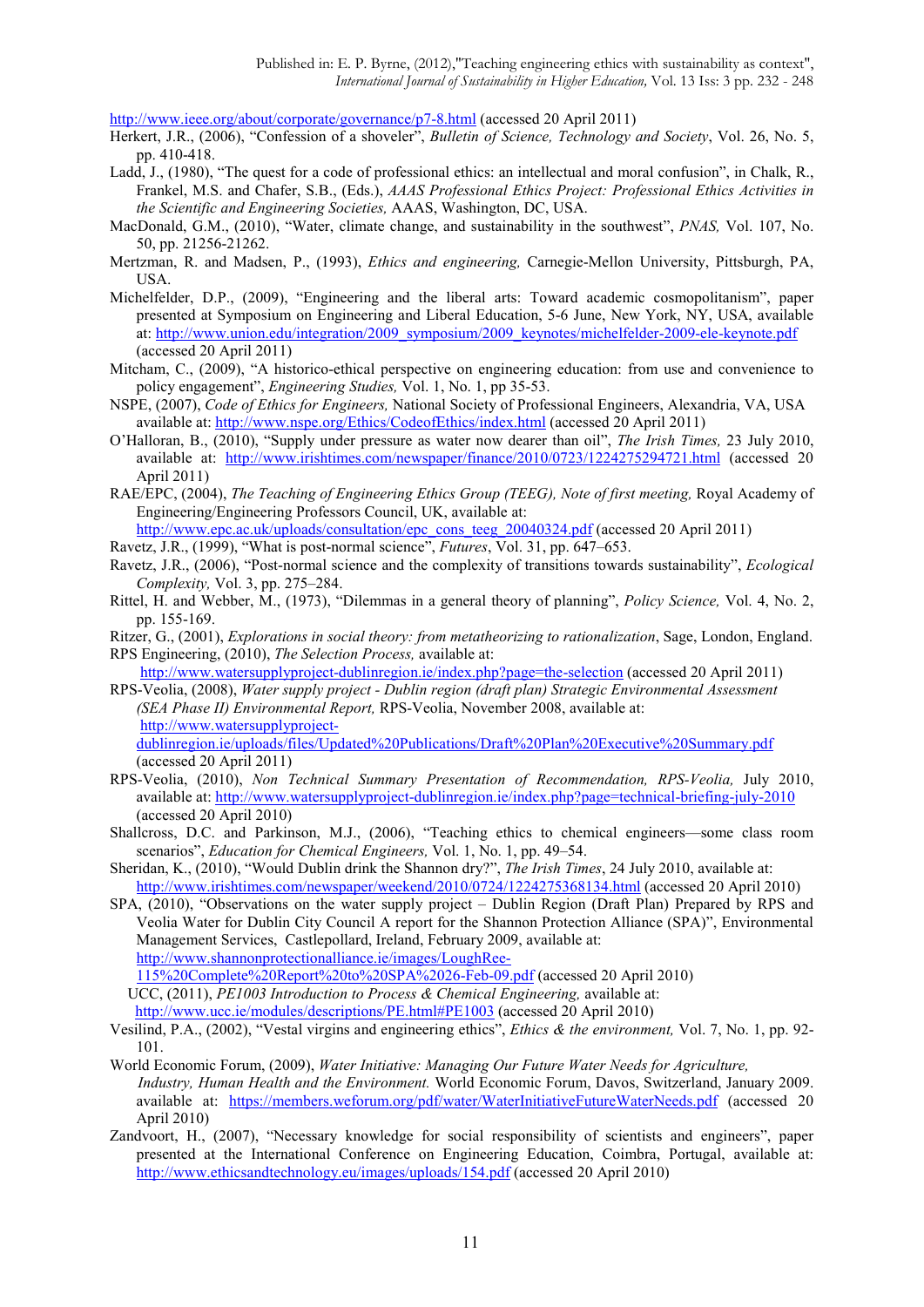Zandvoort, H., (2008), "Preparing engineers for social responsibility", *European Journal of Engineering Education,* Vol. 33, No. 2, pp. 133-140.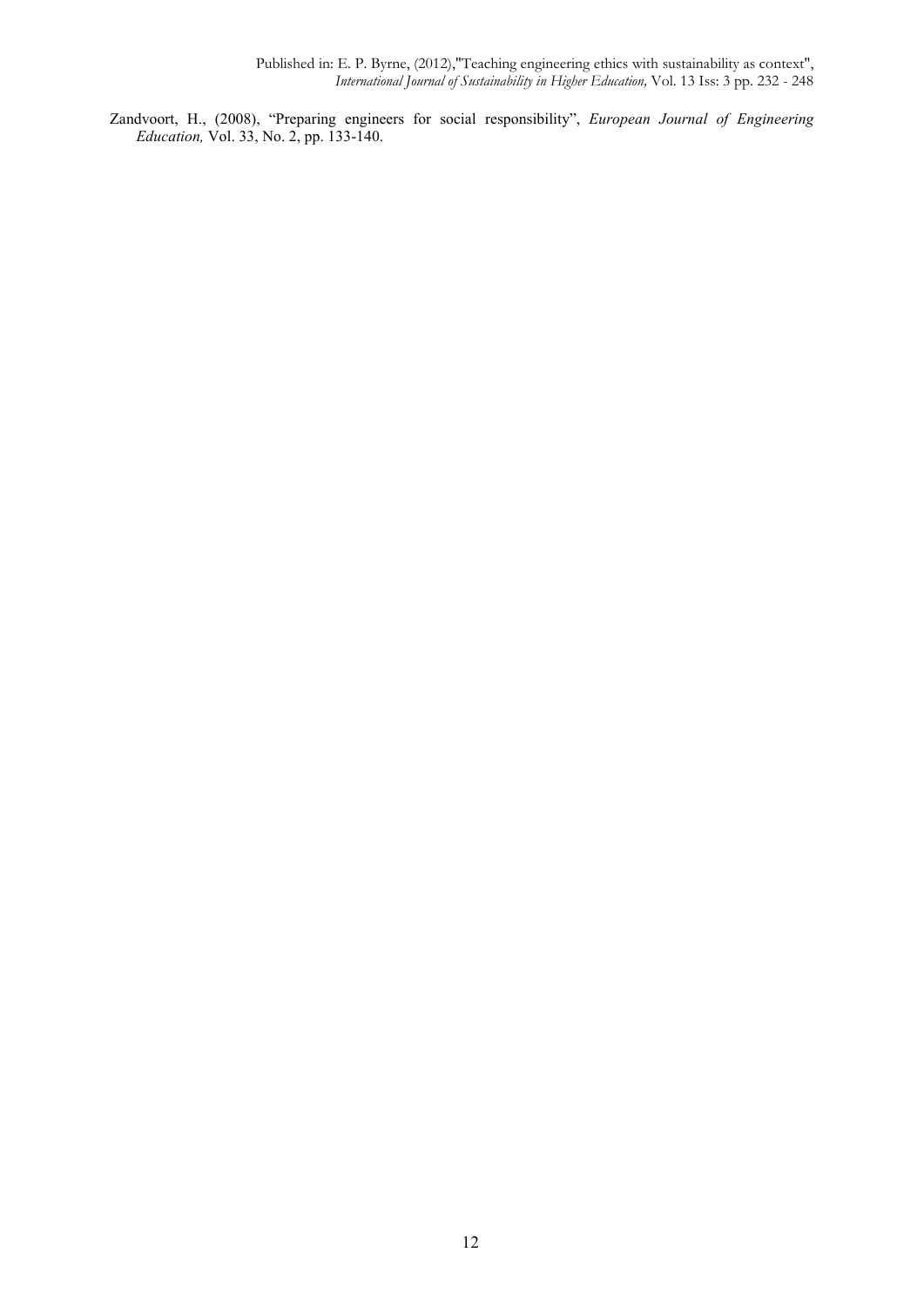# **Figures:**

|           | Macroscopic                                               |                              |          |
|-----------|-----------------------------------------------------------|------------------------------|----------|
|           | i. Macro-Objective:                                       | ii. Macro-subjective:        |          |
|           | Focus on social, economic Focus on goals and values       |                              |          |
|           | and political structures and of the profession            |                              |          |
| Objective | public policy                                             |                              |          |
|           | iii. Micro-objective:                                     | <i>iv.</i> Micro-subjective: | Subjecti |
|           | Focus on organisational Focus on consciousness of         |                              |          |
|           | culture and processes and individual engineers: their     |                              |          |
|           | the ability of engineers to ability to identify and solve |                              |          |
|           | prevent the normalisation ethical dilemmas and their      |                              |          |
|           | of deviance                                               | ethical will power           |          |
|           | Microscopic                                               |                              |          |

## **Fig. 1. Conlon's four quadrant model for engineering ethics (Conlon, 2010)**

**Module Code/Title:** PE1003 Introduction to Process & Chemical Engineering

**ECTS Credit Weighting:** 5

**Module Co-ordinator:** Dr Edmond Byrne, Department of Process and Chemical Engineering.

**Module Objective:** To understand the role and responsibilities of chemical process engineers and to apply strategies based on technical, ethical, sustainable, societal, safety and environmental grounds to the design and operation of industrial processes using systems based process engineering analysis.

**Module Content:** The role and responsibilities of the chemical engineer; dimensions, units and conversions; introduction to computing; unit operations; process variables; introduction to process control, material and energy balances, structure and technical analysis of process diagrams; professional engineering ethics, including the engineers role with respect to society, the environment, sustainability and health and safety, cost engineering.

Learning Outcomes: On successful completion of this module, students should be able to:

· Apply strategies of process engineering analysis and problem solving (specifically in relation to units and measurement, unit operations, basic process control, material & energy balances, process flow diagrams, cost engineering) to design basic industrial processes.

· Expound the importance of safety, the environment and professional ethics in chemical process engineering and in the broader world.

· Advocate the roles and social responsibilities of engineers within society.

· Research information on an engineering topic, and construct a case to defend one's position on technical grounds. · Compile a brief report using relevant computer software and make a technical presentation to peers.

**Fig. 2. Module description for PE1003 Introduction to Process & Chemical Engineering (2010/11)**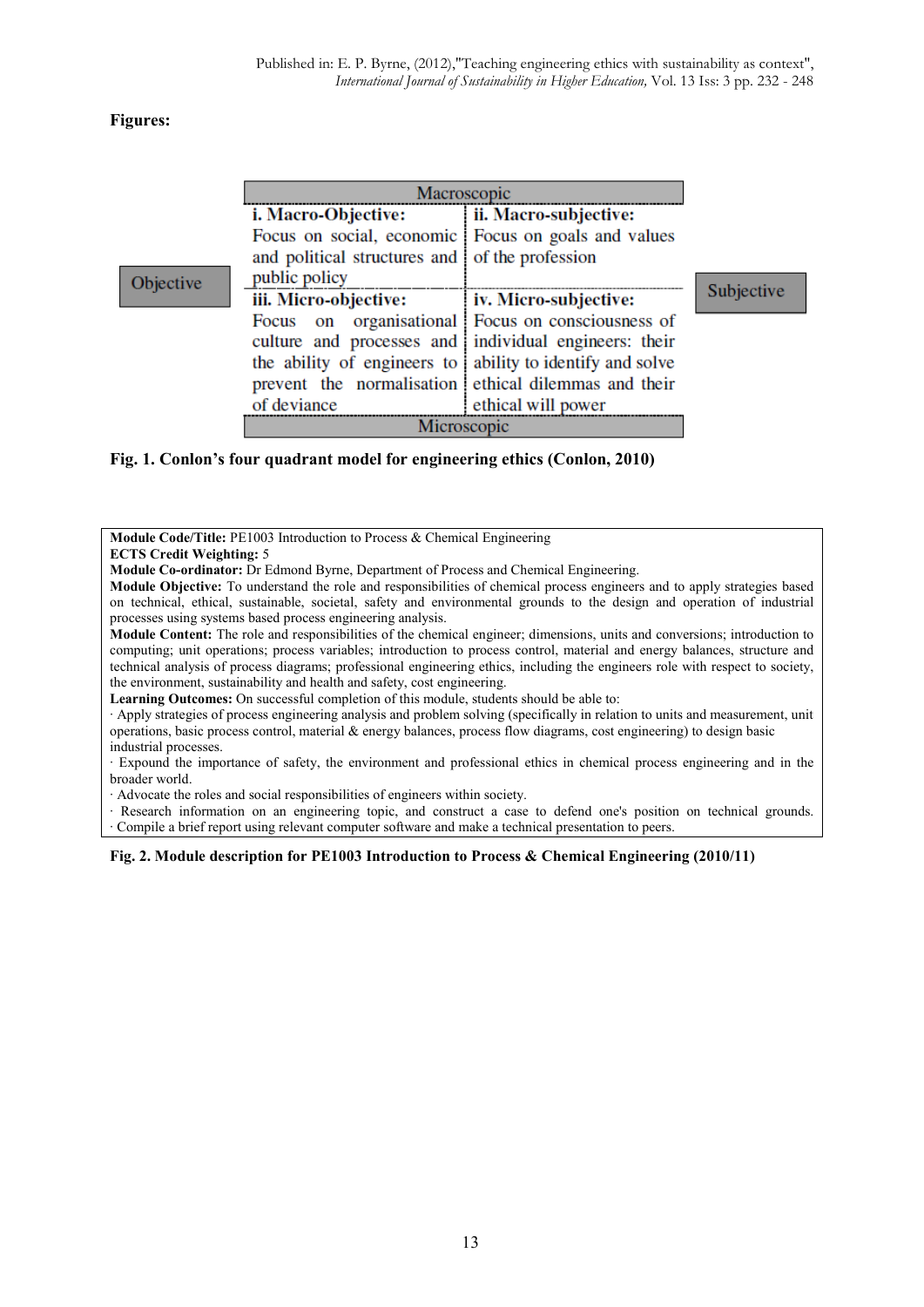# **Assignment; A wicked problem; Water for Dublin**

#### **Problem statement**

The population of the Dublin region in terms of water supply is currently 1.5 million. The current average daily water requirement is 550 million litres. This equates to an average of 134 m3 per person per annum. Water is supplied from water treatment plants operated by Dublin City Council and Fingal County Council supplied by water from the rivers Liffey, Dodder and Vartry. There are also a number of small groundwater sources in north Fingal (Bog of the Ring) and in Co. Kildare. The population is expected to increase to 2.2 million by 2031 however, which if per capita consumption remains constant, would entail the city's water demand surpassing capacity of existing supply from around 2016.

#### **Supply and Demand**

The principal contributing factors to water *demand* are 1) Population, 2) per capita usage and 3) leakage and wastage. *Supply*  is also likely to come under pressure into the future. It has been predicted that water levels in the River Liffey (currently Dublin's principal source of water) could be just half of what they are today by mid century<sup>1</sup>, and the changing climate *'will also have major implications for water resource management ..especially in the relatively crowded east, and the problems could be acute in Dublin and Belfast and other eastern towns and cities, for the areas of greatest demand are going to receive the lowest rainfall. ..Only Dublin's closeness to the Wicklow mountains and Belfast's proximity to the Mourne's, both of which receive copious amounts of rainfall, have prevented the issue from coming to the fore until now.'<sup>2</sup>* .

This emerging issue was identified in a government publication on the Greater Dublin Water Supply Strategic Study 1996- 2016. Following this, the engineering consultancy group RPS were commissioned to examine the issues and make suitable recommendations. Their reported findings were published in 2008 with an accompanying website (http://www.watersupplyproject-dublinregion.ie/). They projected a constant per capita demand amid a rising population and thus explored means of boosting supply. Initial options identified increasing supply by increasing capacity by taking water from various points in the River Shannon, from the River Barrow, desalination of sea water and sourcing groundwater. Ultimately a pipeline supply from the upper reaches of Lough Derg via a midland storage facility was proposed.

#### **Task**

You are a graduate engineer working with a consultancy company. Your company has been asked by the Irish Government through the Department of the Environment to review the RPS report and recommendations and having done this to recommend a preferred way forward which will match Dublin's water demand and supply. You and your small team have been asked by your employer to work on this project and prepare a report. The report should contain;

- A critique of the RPS report

- A proposed means of **matching Dublin's water supply and demand** over the timescale involved along with suitable recommendations.

- A suitable rationale for your proposed option/s.

- As a team of engineering professionals, you should also demonstrate how and where, your proposals epitomise the Professional Code of Ethics.

*You should research the broader issues involved and reference as required, including international trends and best practice, and feel free to be innovative!* 

#### **Presentation**

Each group will be required to make a 10 minute presentation addressing the above topics. The presentation should be emailed to the lecturer (e.byrne@ucc.ie) before the presentation by the first named team member (below). During the presentation session each group will also be assigned another group whose work they will critique.

Presentation [60 marks] [60 marks]

Answering Questions

#### **Critique**

At the close of the presentation session, each group will consult and critique their designated group's presentation over a 15 minute period. A second session will then involve each of the presentation groups being interviewed by their designated examining group. Each member of the examining group should put at least a one point to the presentation group. Points may include general comments, discussion points, questions, follow-up questions, criticisms or praiseworthy comments, seeking points of clarification, etc. Each group will be questioned for a period of about 7-10 minutes and other class members will also have an opportunity to raise points.

Asking Questions [20 marks]<br>Answering Questions [20 marks]<br>
[20 marks]

<sup>1</sup> According to studies by Dr John Sweeney of the Irish Climate and Research Unit at NUI Maynooth (http://www.rte.ie/news/2007/0822/water.html)  $2$  Hickey, K., 2008, Five minutes to midnight? Ireland and Climate Change, White Row, Belfast.

#### **Fig. 3. PE1003 Engineering ethics based assignment (2010/11)**